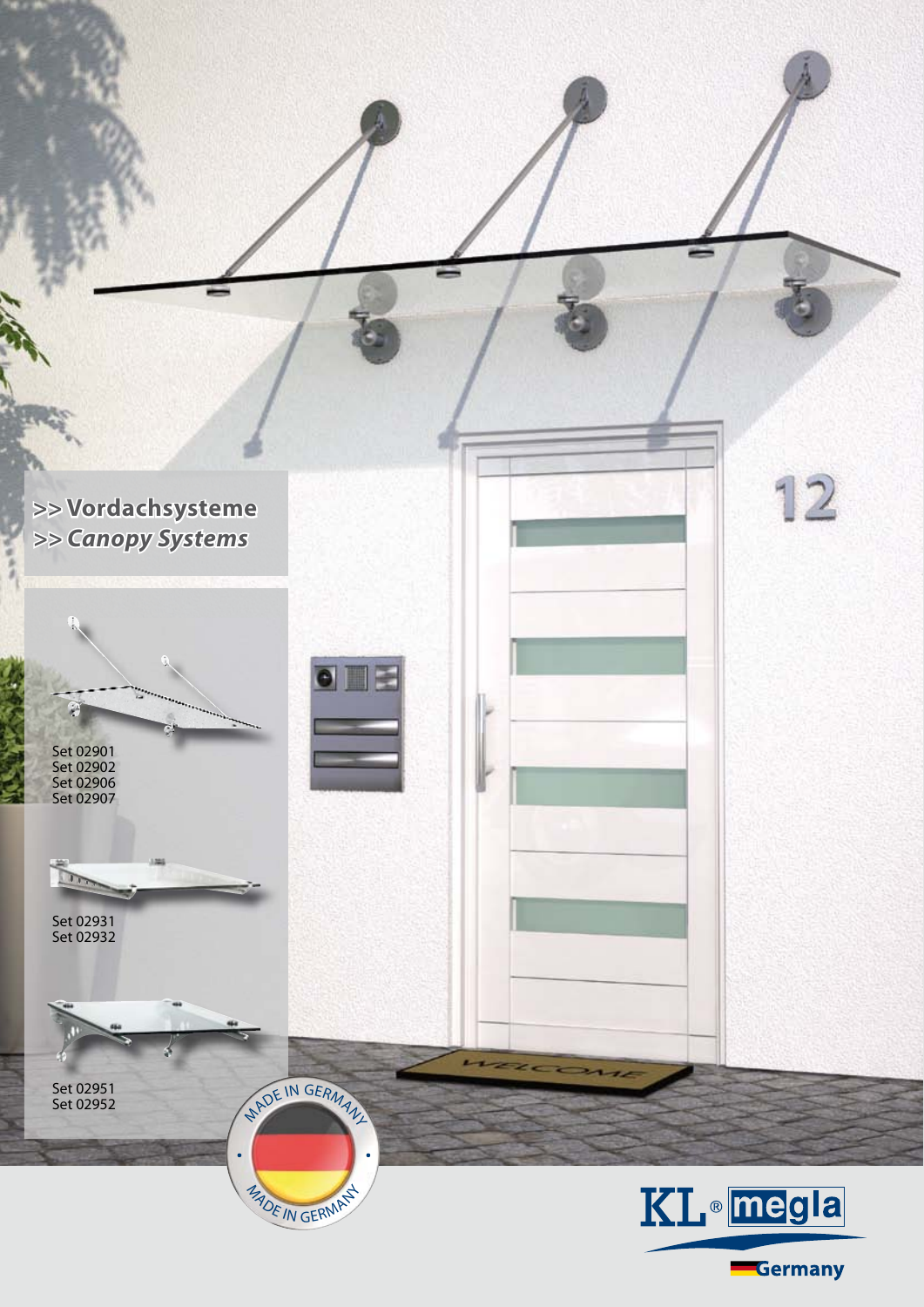

Passend zum Stil der modernen, innovativen Architektur, bietet dieses zeitlose, lichtdurchlässige Vordachsystem Schutz vor Wind und Wetter, ohne den Eingangsbereich zu verdunkeln.

- Basismaterial Edelstahl V2A
- 17,52 mm oder 13,52 mm VSG aus TVG (max. Breite 1.700 mm bei 13,52 mm Glas)
- Oberfläche 91 "matt gebürstet"
- Witterungs- und UV-beständig
- AbZ vorhanden
- Statische Berechnung bis 1.750 mm Ausladung und 2.200 mm Breite

*This timeless Canopy matches modern, innovative architecture and offers protection throughout all weather conditions without disturbing the look of your real estate or darkening the entrance.*

- *Basematerial stainless steel 304*
- *17,52 mm or 13,52 mm laminated glass (max width 1.700 mm for 13,52 mm glass) • Surface fi nish 91 "brushed"*
- *Weather- and UV-proof*
- *General building inspectorate approval*
- *Approved statics for a depth overhang of up to 1.750 mm and in width 2.200 mm*





- **>> Universell einsetzbar //** *Versatile*
- **>> Modernes, zeitloses Design //** *Modern, timeless design*
- **>> Hochwertiger Edelstahl V2A //** *High quality stainless steel*



>> Montage sollte nur durch einen Fachmann durchgeführt werden! // *Installation should only be done by a trained professional* :<br>>> Für genaue Montagehinweise und Technische Informationen konsultieren Sie bitte den KL-meg  *Please consult the KL-megla® technical catalogue for more informations on installation and technical specifi cations.*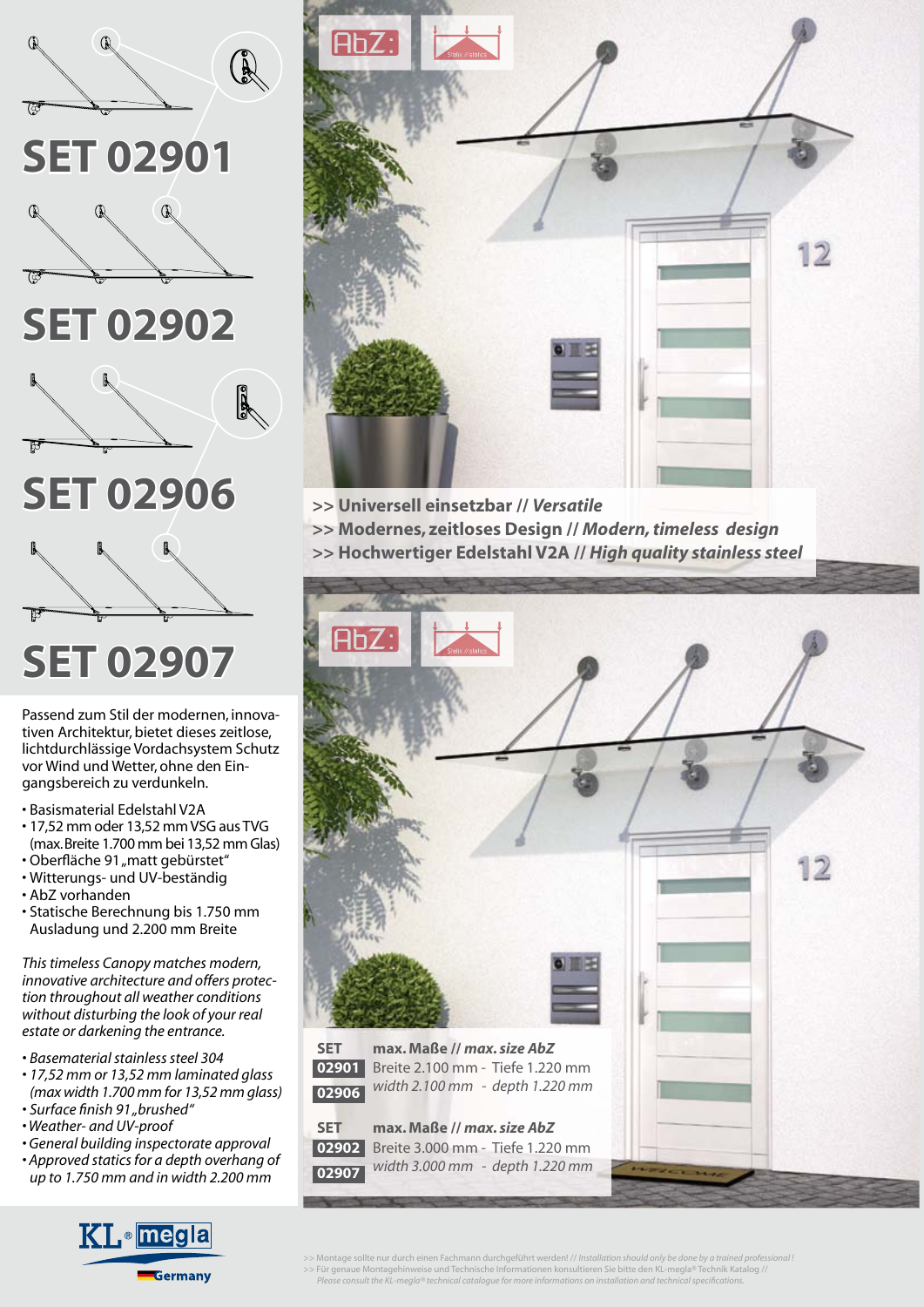

**>> Minimalistisches Design //** *Minimalistic design* **>> Hochwertige Materialien //** *High quality materials* **>> Ohne zusätzliche Glasbearbeitung //** *No glass cuts required*



**SET 02931**

Dom

 $100000$ 

## **SET 02932**

Dieses hochwertige und in der Anschaffung und Montage kostengünstige Vordachsystem erspart Ihnen, durch eine intelligente Klemmtechnik der Trägerkonstruktion, teure Bohrungen im Glas. Das Vordach zeichnet sich zudem durch einfache und schnelle Montage aus.

- Basismaterial Edelstahl V2A
- 17,52 mm VSG aus TVG
- Ohne Glasbohrungen
- Oberfläche 91 "matt gebürstet"
- Witterungs- und UV-beständig
- Statische Berechnung der Edelstahl konstruktion vorhanden

*This straight-line canopy system comes with a simple carrier arm construction which makes glass works unnecessary. The glass is simply clamped into the carrier arms but still keeps you safe on windy,stormy days.*

- *Basematerial stainless steel 304*
- *17,52 mm laminated glass*
- *No need for glass works*
- Surface finish 91 "brushed"
- *Weather- and UV-proof*
- *Approved statics for the stainless steel*



>> Fertigungstechnische Toleranzen und Anderungen sind uns vorbehalten. // Manufacturing tolerances and changes in the products are reserved to us.<br>>> Alle Angaben ohne Gewähr. // All information without guarantee. Version